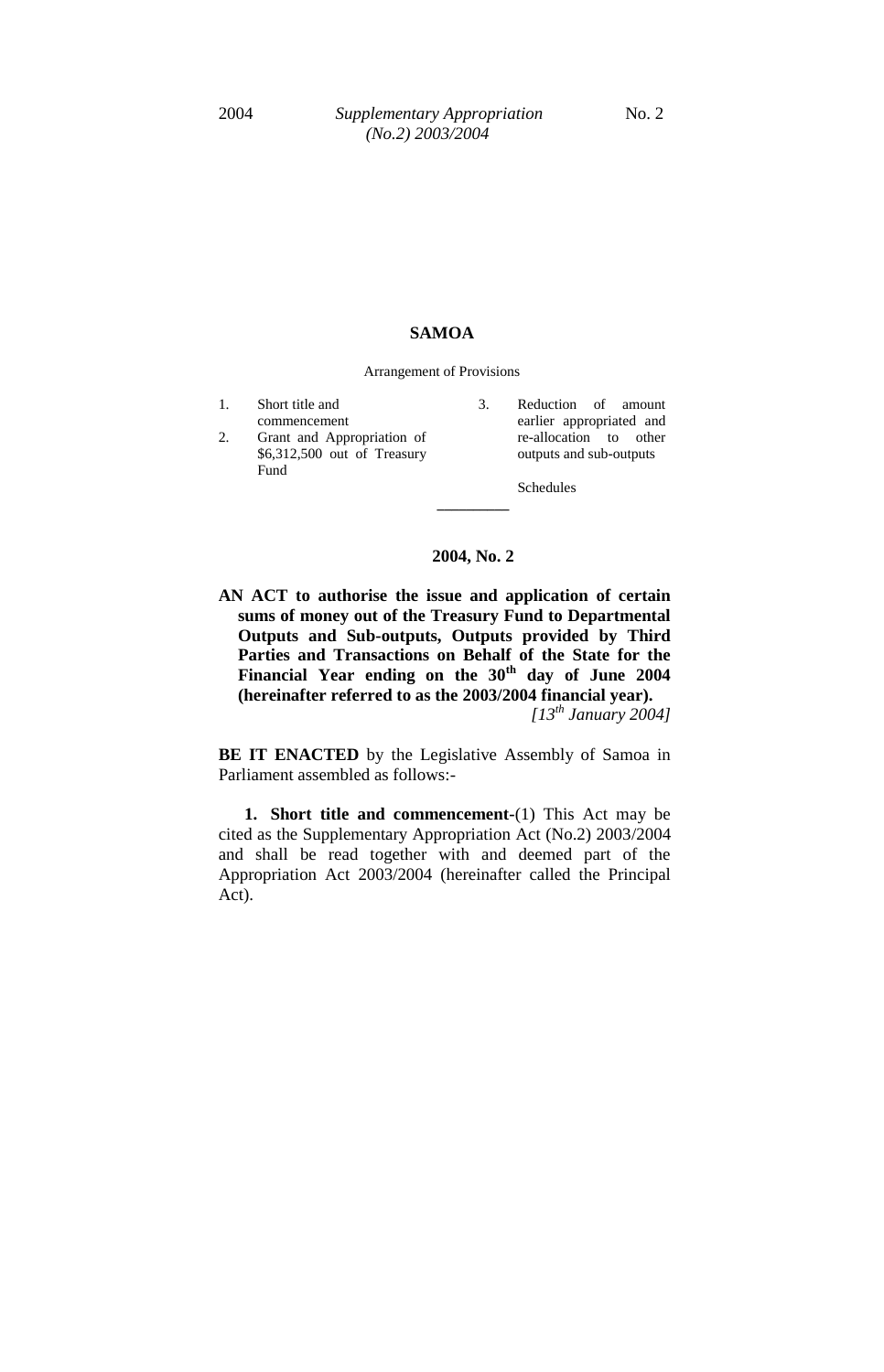(2) The provisions of section 2 and the Schedules to this Act relate to Departmental Outputs and Sub-Outputs, Outputs provided by Third Parties and Transactions on Behalf of the State for the 2003/2004 financial year.

(3) This Act shall come into force on the day of its assent by the Head of State.

**2. Grant and Appropriation of \$6,312,500 out of Treasury Fund-**(1) There may be issued out of the Treasury Fund and applied to Outputs or Sub-outputs to be delivered by individual departments, Outputs provided by Third Parties and Transactions on Behalf of the State for the 2003/2004 financial year sums which do not exceed in aggregate the sum of \$6,312,500 inclusive of the amounts appropriated in section 3.

(2) The sums authorised to be expended under subsection (1) of this section are hereby separately appropriated according to the outputs or sub-outputs to be delivered by individual departments, Outputs provided by Third Parties and Transactions on Behalf of the State in the manner specified in the First Schedule of this Act.

**3. Reduction of amounts earlier appropriated and reallocation to other outputs and sub-outputs**-(1) The Principal Act is hereby amended by authorising the reduction of the amount of \$2,000,000 from the Departments listed and according to the amounts set out in the Second Schedule to this Act.

(2) The amount of \$2,000,000 is hereby appropriated and reallocated to the Departments and Outputs in the manner specified in the First Schedule to this Act and shall be deemed to be in addition to the earlier appropriations.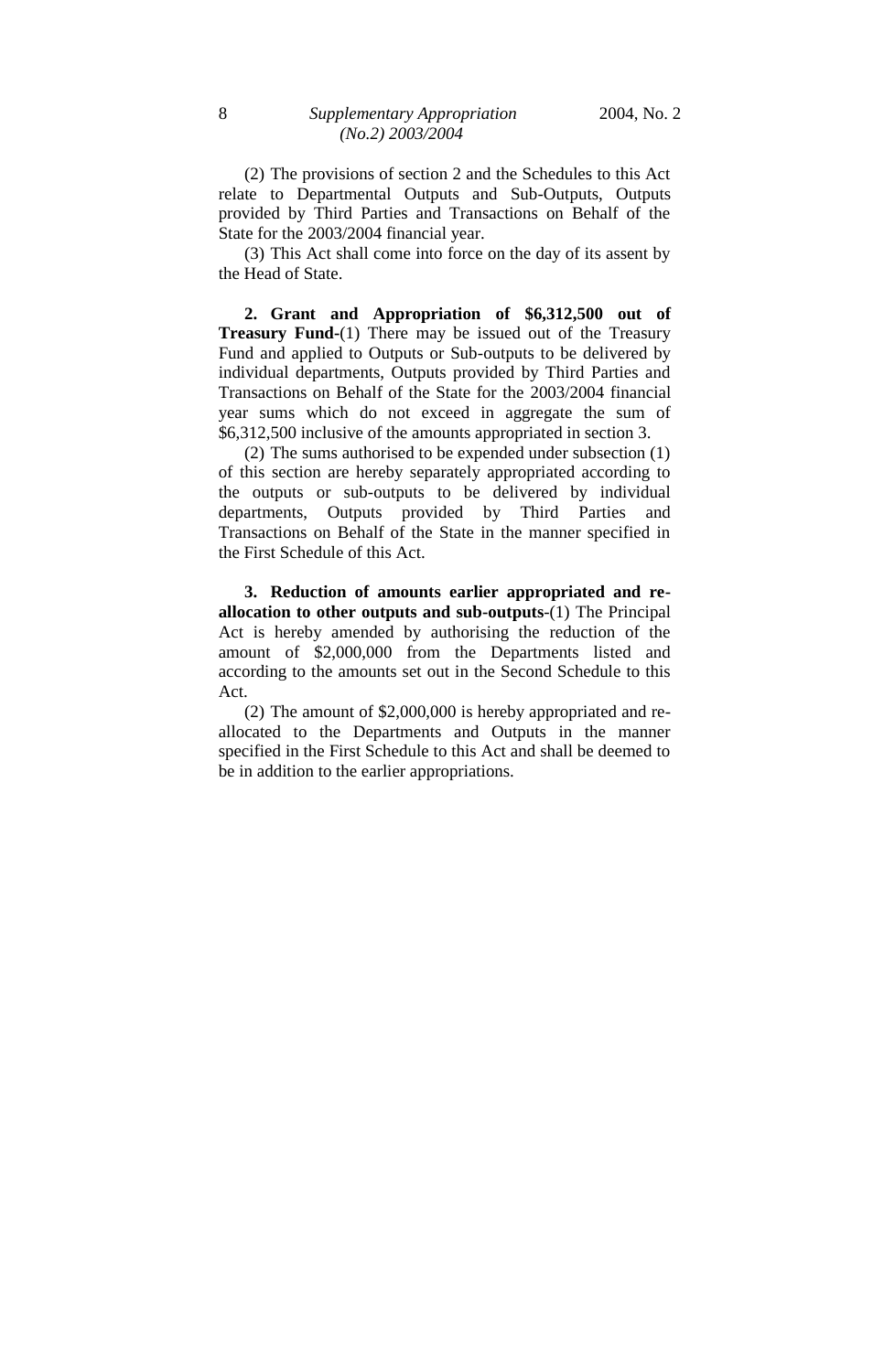## **FIRST SCHEDULE ADDITION IN APPROPRIATIONS**

| <b>Description</b>                                                      | <b>Appropriations</b>                                         | <b>Totals</b>      |  |  |  |  |
|-------------------------------------------------------------------------|---------------------------------------------------------------|--------------------|--|--|--|--|
| <b>MINISTRY OF FINANCE</b>                                              |                                                               |                    |  |  |  |  |
| <b>Addition to Outputs Provided by Third Parties</b>                    |                                                               |                    |  |  |  |  |
| Samoa Water Authority                                                   | 1,500,000                                                     |                    |  |  |  |  |
| Samoa Broadcasting Corporation                                          | 100,000                                                       |                    |  |  |  |  |
| <b>Electric Power Corporation</b>                                       | 1,300,000                                                     |                    |  |  |  |  |
|                                                                         |                                                               |                    |  |  |  |  |
| <b>Total: addition to Output Provided by Third Parties</b><br>2,900,000 |                                                               |                    |  |  |  |  |
|                                                                         | <b>Total Additional Expenditure</b>                           | <u>\$2,900,000</u> |  |  |  |  |
| <b>MINISTRY OF HEALTH</b>                                               |                                                               |                    |  |  |  |  |
|                                                                         |                                                               |                    |  |  |  |  |
| <b>Addition to Transactions on Behalf of State:</b><br>Medical fees     | 500,000                                                       |                    |  |  |  |  |
| Tuasivi and Sataua Hospital                                             | 500,000                                                       |                    |  |  |  |  |
| <b>VAGST Output Tax</b>                                                 | 62,500                                                        |                    |  |  |  |  |
|                                                                         |                                                               |                    |  |  |  |  |
| <b>Total: Addition to Transactions on Behalf of State</b><br>1,062,500  |                                                               |                    |  |  |  |  |
|                                                                         | <b>Total Additional Expenditure</b>                           | \$1,062,500        |  |  |  |  |
| MINISTRY OF POLICE, PRISON AND FIRE SERVICE                             |                                                               |                    |  |  |  |  |
| <b>Addition to Transactions on behalf of the State:</b>                 |                                                               |                    |  |  |  |  |
| Tafaigata Prison                                                        | 100,000                                                       |                    |  |  |  |  |
|                                                                         | Total: Addition to Transactions on Behalf of the State        | 100,000            |  |  |  |  |
|                                                                         | <b>Total Additional Expenditure</b>                           | <u>\$100,000</u>   |  |  |  |  |
|                                                                         |                                                               |                    |  |  |  |  |
| MINISTRY OF WORKS, TRANSPORT AND INFRASTRUCTURE                         |                                                               |                    |  |  |  |  |
| <b>Addition to Transactions on behalf of the State:</b>                 |                                                               |                    |  |  |  |  |
| Roads rehabilitation works                                              | 2,000,000                                                     |                    |  |  |  |  |
| VAGST Output Tax                                                        | 250,000                                                       |                    |  |  |  |  |
|                                                                         | <b>Total: Addition to Transactions on Behalf of the State</b> | 2,250,000          |  |  |  |  |
| <b>Total Additional Expenditure</b>                                     | \$2,250,000                                                   |                    |  |  |  |  |
|                                                                         |                                                               |                    |  |  |  |  |
| <b>TOTAL ADDITIONAL OVERALL EXPENDITURE 2003-2004</b>                   |                                                               |                    |  |  |  |  |
|                                                                         | \$6,312,500                                                   |                    |  |  |  |  |

**\$ 6,312,500**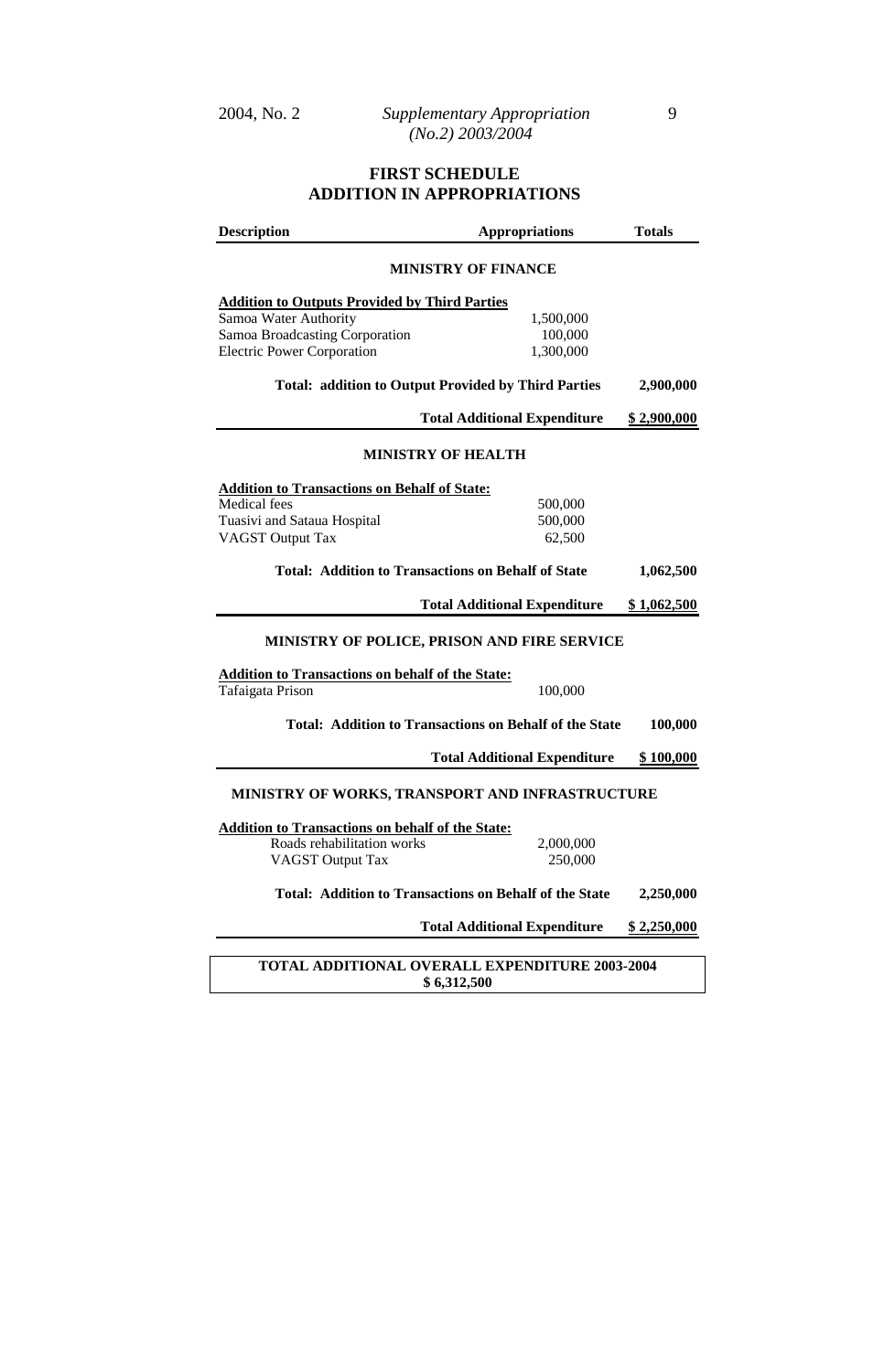## **SECOND SCHEDULE REDUCTION IN APPROPRIATIONS**

| <b>Description</b>                                                                                  | <b>Appropriations</b>                                                 | <b>Totals</b> |  |  |
|-----------------------------------------------------------------------------------------------------|-----------------------------------------------------------------------|---------------|--|--|
| MINISTRY OF COMMUNICATION AND INFORMATION<br><b>TECHNOLOGY</b>                                      |                                                                       |               |  |  |
| <b>Reduction to Transactions on Behalf of State:</b>                                                | Counterpart-IDA/Telecom & Postal Sector Reform Project<br>(100,000)   |               |  |  |
|                                                                                                     | <b>Total: Reduction to Transaction on Behalf of State</b>             | (100,000)     |  |  |
|                                                                                                     | <b>Total Reduction in Expenditure</b>                                 | (100,000)     |  |  |
|                                                                                                     | <b>MINISTRY OF FINANCE</b>                                            |               |  |  |
| <b>Reduction to Transactions on Behalf of State:</b>                                                | Counterpart-IDA/Infrastructure Assets Management Project<br>(200,000) |               |  |  |
|                                                                                                     | <b>Total: Reduction to Transaction on Behalf of State</b>             | (200,000)     |  |  |
|                                                                                                     | <b>Total Reduction in Expenditure</b>                                 | (200,000)     |  |  |
|                                                                                                     | <b>MINISTRY OF HEALTH</b>                                             |               |  |  |
| <b>Reduction to Transactions on Behalf of State:</b><br>Counterpart Costs-IDA/Health Sector Project | (600,000)                                                             |               |  |  |
|                                                                                                     | <b>Total: Reduction to Transaction on Behalf of State</b>             | (600,000)     |  |  |
|                                                                                                     | <b>Total Reduction in Expenditure</b>                                 | (600,000)     |  |  |
|                                                                                                     | MINISTRY OF JUSTICE AND COURTS ADMINISTRATION                         |               |  |  |
| <b>Reduction to Transactions on Behalf of State:</b><br><b>Law Reform Commission</b>                | (150,000)                                                             |               |  |  |
|                                                                                                     | <b>Total: Reduction to Transaction on Behalf of State</b>             | (150,000)     |  |  |
|                                                                                                     | <b>Total Reduction in Expenditure</b>                                 | (150,000)     |  |  |